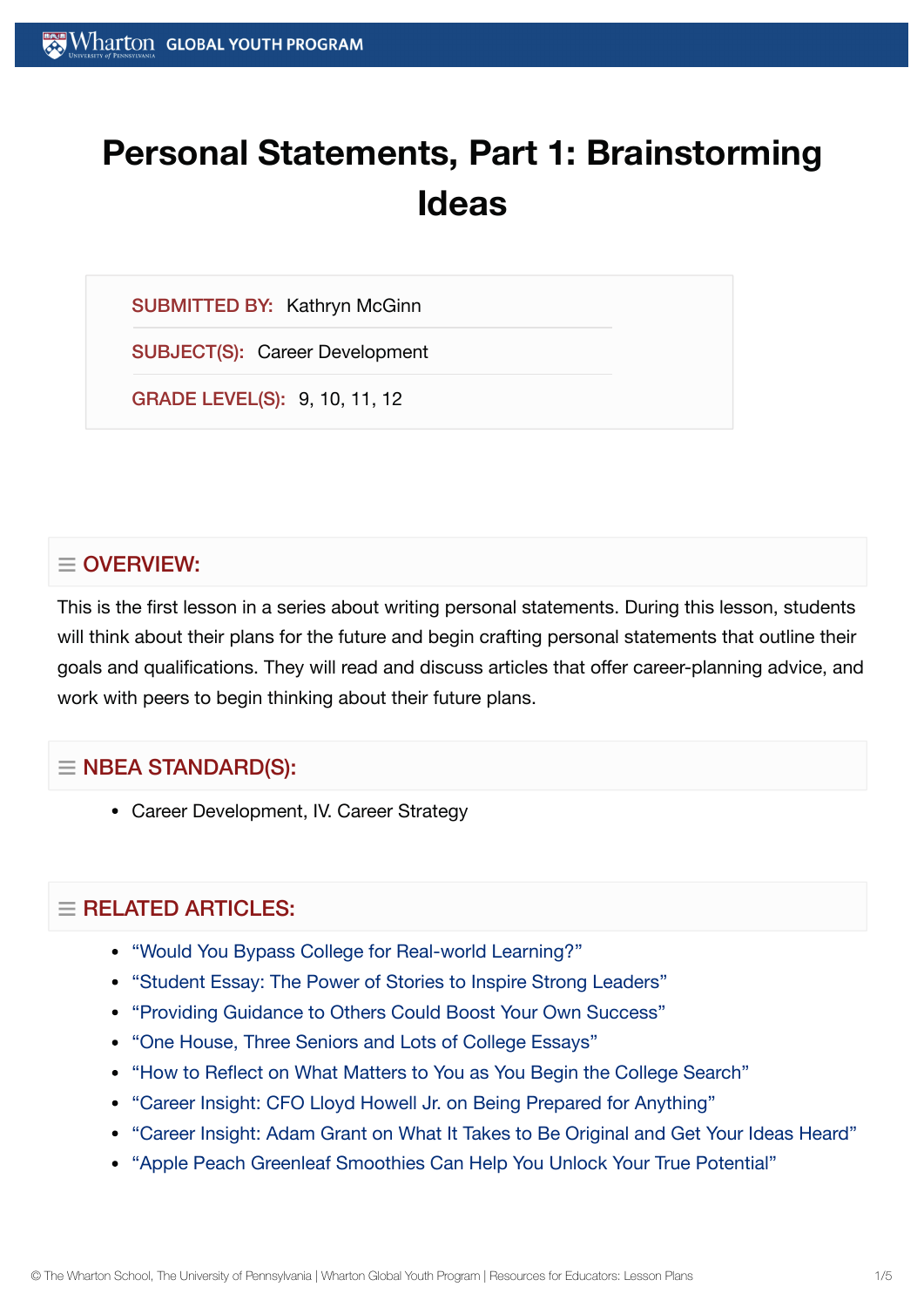#### **Common Core Standard(s):**

- ELA CCR Writing 5: Develop and strengthen writing as needed by planning, revising, editing, rewriting, or trying a new approach.
- ELA CCR Reading 1: Read closely to determine what the text says explicitly and make logical inferences from it; cite specific textual evidence when writing or speaking to support conclusions drawn from the text.
- ELA CCR Reading 9: Analyze how two or more texts address similar themes or topics in order to build knowledge or compare the approaches authors take.
- ELA CCR Reading 10: Read and comprehend complex literary and informational texts independently and proficiently.
- ELA CCR Speaking and Listening 1: Prepare for and participate effectively in a range of conversations and collaborations with diverse partners, building on others' ideas and expressing their own clearly and persuasively.

#### **Objectives/Purposes:**

- Students will read/analyze the articles to obtain relevant information about job seeking.
- Students will discuss their future goals and how they plan to achieve them.

## **Other Resources/Materials:**

- Article graphic organizer ([Handout](https://globalyouth.wharton.upenn.edu/wp-content/uploads/2012/01/Career-Development-15_Caree.Wrksht.pdf) A)
- Peer Interview questions [\(Handout](https://globalyouth.wharton.upenn.edu/wp-content/uploads/2012/01/Career-Development-15_Caree.wrksht2.pdf) B)
- Newsprint/markers

## **Activities:**

- 1. Have students count off by threes. Each number reads a different article:
- Group 1: "The Employment Reality"
- Group 2: "Family Influence"
- Group 3: "From Business Clubs and Lab Research to Choir and Africa"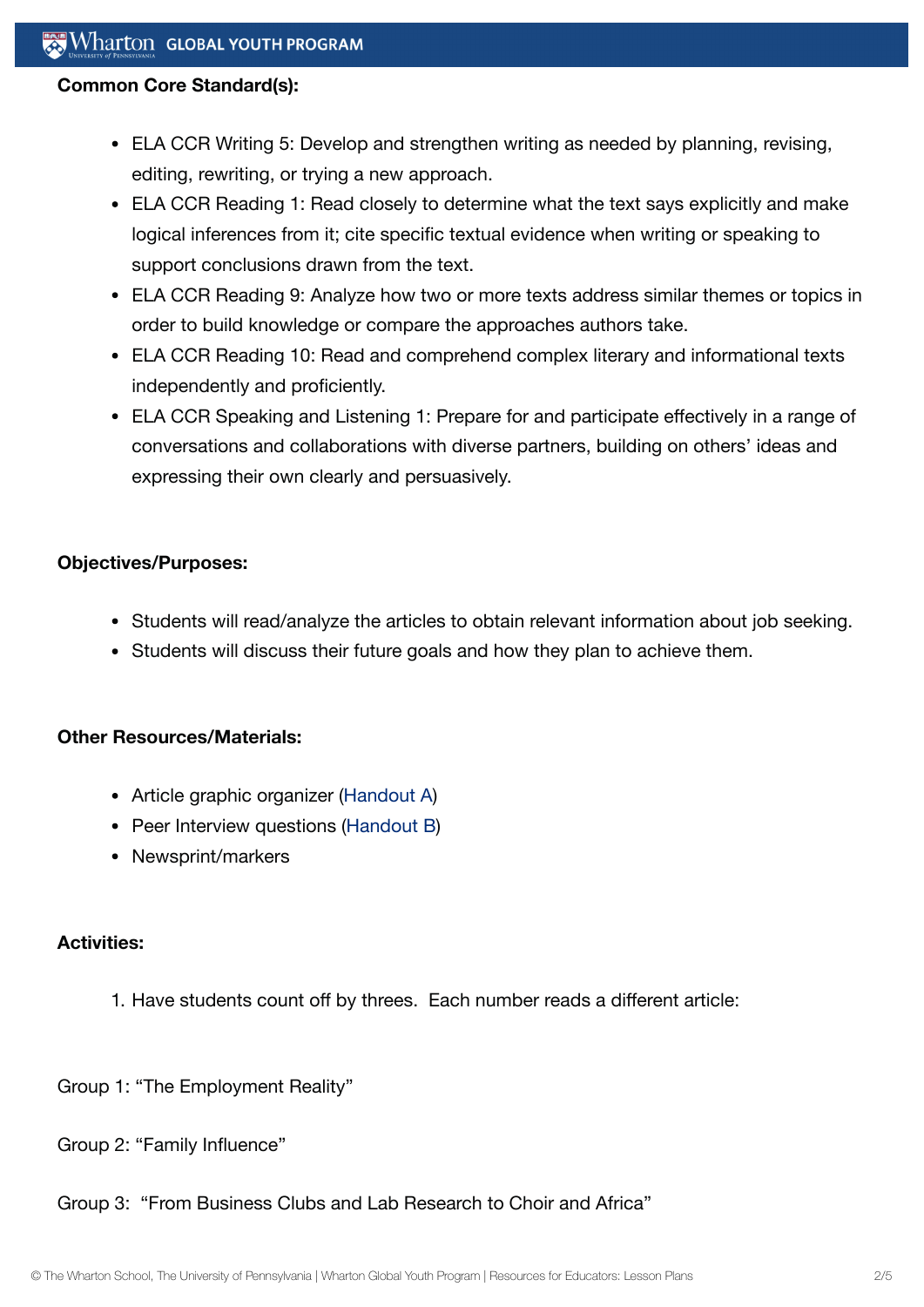Have students work in their groups to take notes in the relevant sections of the graphic organizer [\(Handout](https://globalyouth.wharton.upenn.edu/wp-content/uploads/2012/01/Career-Development-15_Caree.Wrksht.pdf) A). *(5 mins)*

2. Have each group share their findings. Then ask the students what challenges or advice stand out? Why?

Be sure to address the following key points:

| Article                  | Challenges of Job Seeking                                       | Advice for Job Seekers            |
|--------------------------|-----------------------------------------------------------------|-----------------------------------|
| "The Employment Reality" | High unemployment rate.One                                      | Think practically; study subjects |
|                          | out of four teens cannot find                                   | that will help you get a          |
|                          | ∣iobs.                                                          | job.Realize you can make a        |
|                          |                                                                 | difference in whatever career     |
|                          |                                                                 | you choose.                       |
| "Family Influence"       | Pressure to succeed.                                            | Follow your passion; don't        |
|                          |                                                                 | choose a career just because it   |
|                          |                                                                 | is what your parents do.Develop   |
|                          |                                                                 | your own sense of                 |
|                          |                                                                 | independence.                     |
| l"From Business Clubs"   | Learning different business                                     | Expose yourself to as many        |
|                          | norms and cultural                                              | different environments and        |
|                          | norms.People may criticize your experiences as possible (to see |                                   |
|                          | ideas/chosen path.                                              | what you like).Be open to many    |
|                          |                                                                 | possibilities.                    |

*(10 mins)*

- 3. Ask students why it might be important to set goals and have a plan for the future. Explain that this unit will help them to discuss and write about their goals and plans. Have students break into pairs, and give each pair an interview guide. Each person will interview his/her partner about his/her career goals. If a student doesn't have a definite goal in mind, he/she should think about one possibility. Tell students it is okay if they don't know all the answers to the questions. *(10 mins)*
- 4. When the students have finished, ask what they thought about the questions. Were they able to answer most of them? Were some questions harder than others? Explain that these are all important questions to think about when considering a career. Ask one or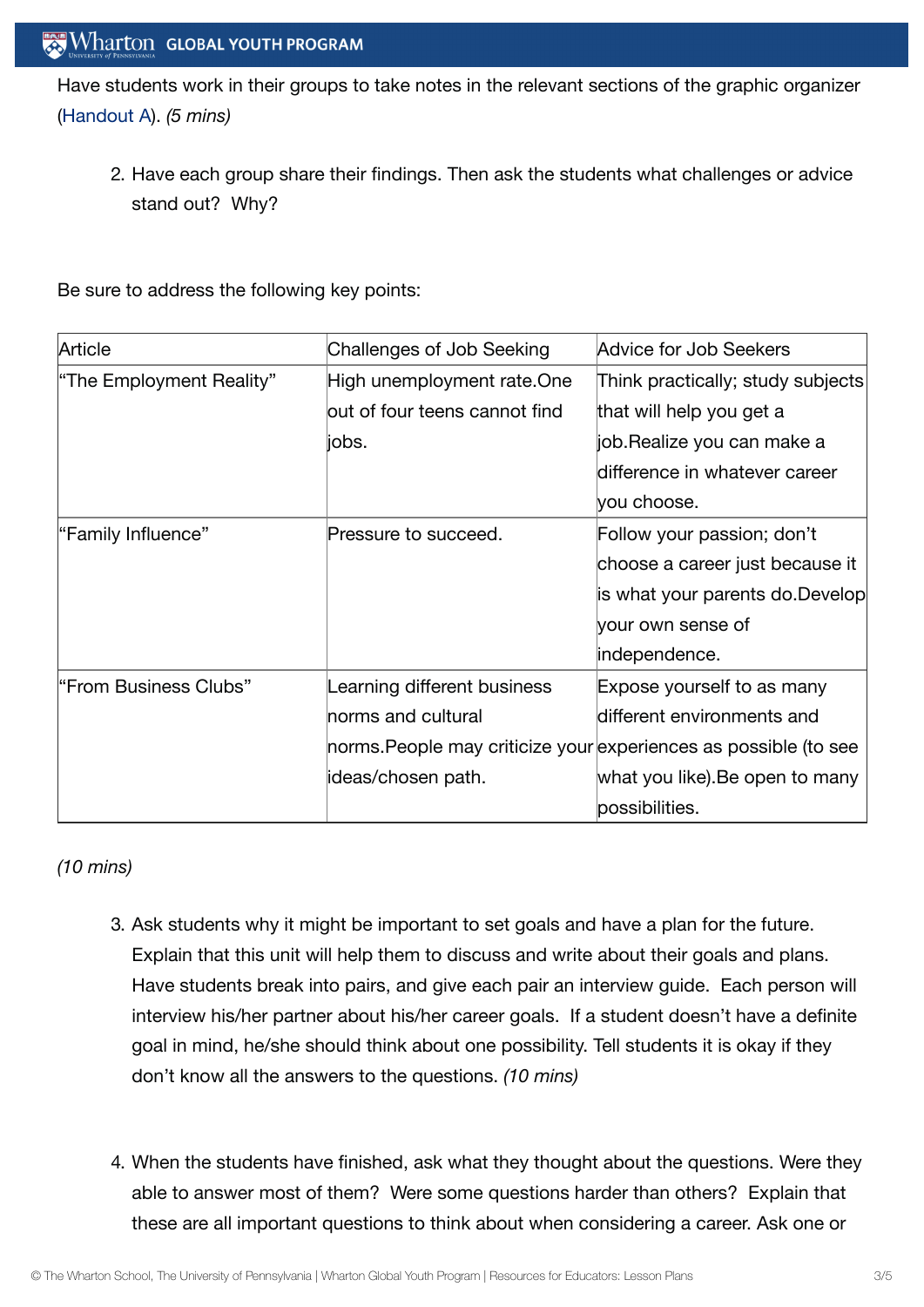## $\mathbb{R}^n$  Wharton Global Youth Program

two students (depending on time) to talk about the profession in which they are interested. Visit the website [http://www.wetfeet.com](http://www.wetfeet.com%20/) and look at the professions presented there. Are the students surprised by the information they find? Why/why not? Encourage students to explore this website on their own. *(10 mins)*

- 5. Give students the remainder of class time to create a "roadmap" of their plans and goals. Explain that this is a brainstorming activity, and encourage students to think broadly about their future. Using newsprint and markers, each student should create a "roadmap" that includes:
	- 1. Major landmarks (goals) that they want to reach.
	- 2. The path(s) they will take to get there.
	- 3. Any obstacles they anticipate along the way.

Emphasize that this is simply a first step towards getting their ideas down on paper. Students should feel free to add questions or leave blank spaces if they are not sure what to expect. They should talk to people in their fields or look online (after class) to address any gaps in their plans. *(10 mins)*

## **Tying It All Together:**

When students finish their roadmaps, post them around the room. Give students time to walk around the room and look at their peers' plans. Come back together as a class and discuss what stood out about the maps. Were there a lot of similarities? What significant differences did people notice? Was there anything that was really surprising? *(5 mins)*

#### **Practice Outside of the Classroom:**

- Ask the adults in your life if they had a career plan and if they followed it. Talk to them about how their plans have changed, what obstacles they have encountered, and how they have overcome them.
- Continue thinking about your future goals and what you will do to achieve them.

## **What Worked and What I Would Do Differently:**